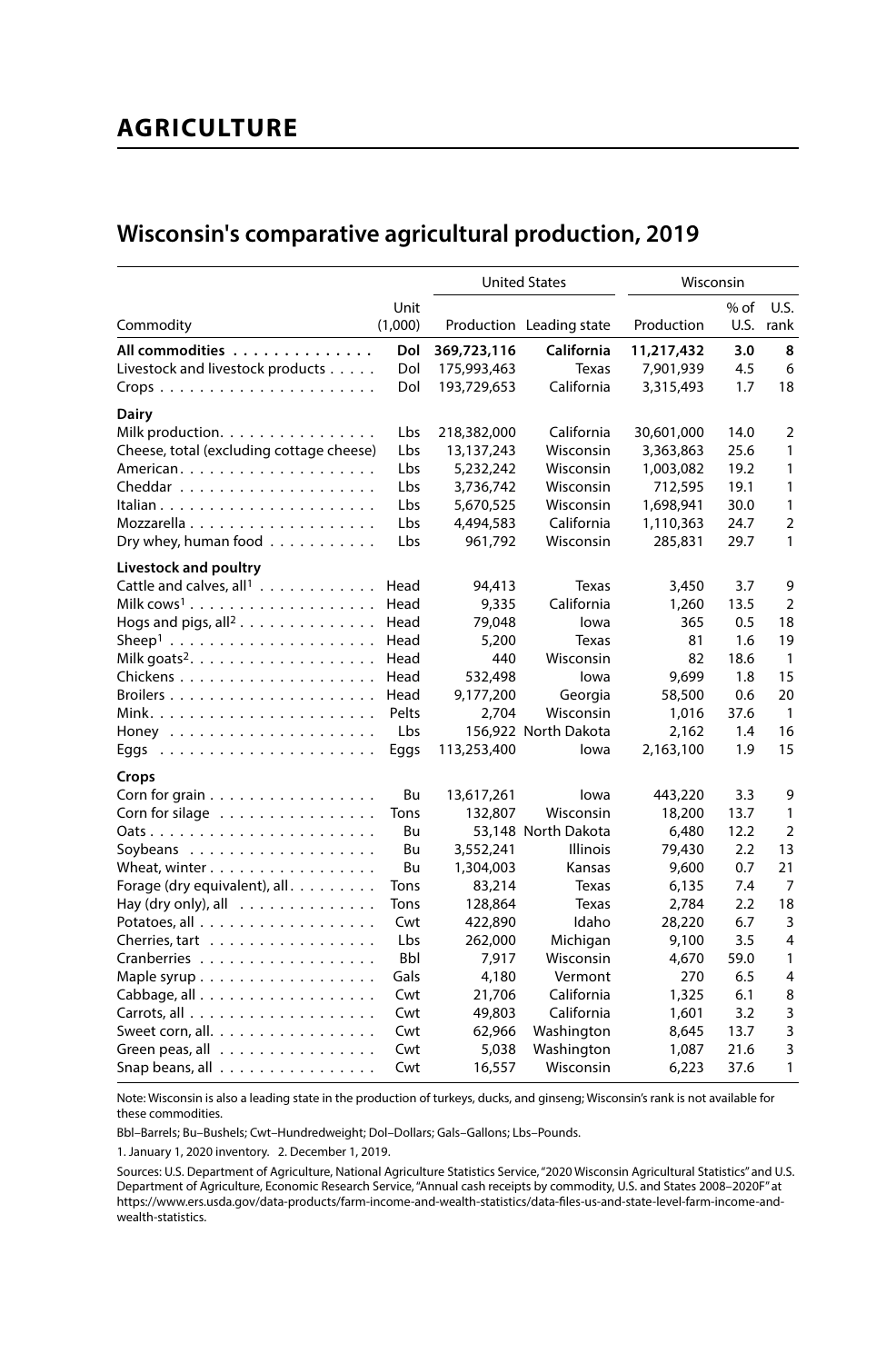#### **Wisconsin's net farm income**

|                                                      | 2015       | 2016      | 2017                  | 2018       | 2019       |
|------------------------------------------------------|------------|-----------|-----------------------|------------|------------|
| Value of agricultural sector production <sup>1</sup> |            |           |                       |            |            |
|                                                      | 12,982,418 |           | 12,188,098 12,616,321 | 12,002,756 | 12,467,413 |
| Value of crop production.                            | 3,289,689  | 3,560,163 | 3,233,167             | 3,388,945  | 3,020,703  |
| Value of animals and products production             | 7,936,905  | 7,246,744 | 7,787,646             | 7,307,118  | 7,927,985  |
| Farm-related income                                  | 1,755,824  | 1,381,192 | 1,595,508             | 1.306.692  | 1,518,726  |
| Less: Intermediate product expenses <sup>2</sup> .   | 6,889,773  | 6,904,954 | 7,157,586             | 6,571,586  | 6,963,664  |
| Less: Contract labor expenses                        | 26,761     | 22,903    | 34,138                | 23,320     | 48,193     |
| Less: Property taxes                                 | 450,000    | 380,000   | 380,000               | 400,000    | 380,000    |
| Less: Motor vehicle registration and                 |            |           |                       |            |            |
| licensing fees $\ldots \ldots \ldots \ldots \ldots$  | 13,489     | 17,308    | 16,238                | 12,614     | 14,997     |
| Plus: Direct government payments.                    | 305,627    | 285,304   | 134,422               | 300.846    | 501.461    |
| Equals: Gross value added                            | 5,908,022  | 5,148,237 | 5,162,781             | 5,296,082  | 5,562,021  |
| Less: Capital consumption (depreciation). .          | 1,376,803  | 1,423,182 | 1,251,228             | 1,073,331  | 999,135    |
| Equals: Net value added <sup>3</sup>                 | 4,531,219  | 3,725,056 | 3,911,553             | 4,222,751  | 4,562,885  |
| Less: Payments to stakeholders <sup>4</sup>          | 1,834,350  | 2,092,064 | 2,069,246             | 2,117,562  | 2,169,803  |
| Equals: Net farm income <sup>5</sup>                 | 2,696,868  | 1,632,991 | 1,842,306             | 2,105,190  | 2,393,082  |
| Number of farms                                      | 66,600     | 65,700    | 64,800                | 64,800     | 64,900     |
| Average net farm income per farm $(\xi)$             | 40,494     | 24,855    | 28,431                | 32,488     | 36,873     |

1. Value of agricultural sector output is the gross value of the commodities and services produced within a year. 2. Includes purchases of feed, livestock, poultry, and seed; outlays for fertilizers and lime, pesticides, fuel and electricity; capital repair and maintenance; and marketing, storage, transportation, and other expenses. 3. Net value added is the sector's contribution to the national economy and is the sum of the income from production earned by all factors of production, regardless of ownership. 4. Includes compensation for hired labor, net rent paid to landlords, and interest payments. 5. Net farm income is the farm operators' share of income from the sector's production activities.

Sources: U.S. Department of Agriculture, Economic Research Service, "Value added by U.S. agriculture (includes net farm income)" at https://www.ers.usda.gov/data-products/farm-income-and-wealth-statistics/data-files-us-and-state-level-farmincome-and-wealth-statistics [December 2020]; U.S. Department of Agriculture, National Agriculture Statistics Service, "2020 Wisconsin Agricultural Statistics" at https://www.nass.usda.gov/Statistics\_by\_State/Wisconsin/Publications/Annual\_Statistical\_ Bulletin [September 2020].

## **Wisconsin's agricultural cash receipts**

| Commodity                     | 2016<br>(51,000) | 2017<br>(51,000) | 2018<br>(51,000) | 2019<br>(51,000) |
|-------------------------------|------------------|------------------|------------------|------------------|
|                               |                  | 11,318,453       | 10,953,765       | 11,217,432       |
| Livestock, dairy, and poultry | 7,163,569        | 7,827,608        | 7,340,192        | 7,901,939        |
|                               | 1,737,302        | 1,968,757        | 1,875,008        | 1,812,338        |
|                               | 1,639,375        | 1,846,035        | 1.754.534        | 1,662,302        |
|                               | 97,927           | 122,722          | 120,474          | 150,036          |
|                               | 5,014,800        | 5,444,480        | 5,002,800        | 5,705,424        |
|                               | 245,772          | 275,255          | 340,563          | 265,549          |
|                               | 108,602          | 122,944          | 127,899          | 110,905          |
|                               | 353              | 166              | 262              | 219              |
|                               | 79,493           | 108,619          | 176,103          | 113,111          |
|                               | 165,696          | 139,116          | 121,821          | 118,628          |
|                               | 8.939            | 8.370            | 6.770            | 6.464            |
|                               | 1,558            | 1,694            | 1,493            | 1,525            |
|                               | 39,812           | 40,908           | 27,414           | 22,255           |
|                               | 238              | 215              | 198              | 187              |
|                               | 3,572,887        | 3,490,845        | 3,613,574        | 3,315,493        |
|                               | 72,497           | 62,624           | 67.956           | 54,227           |
|                               | 66,765           | 55,760           | 59,576           | 47,657           |
|                               | 1,396,351        | 1,410,534        | 1,587,319        | 1,497,294        |
|                               | <b>NA</b>        | <b>NA</b>        | 294              | 613              |
|                               | 1,305,917        | 1,308,075        | 1,465,229        | 1,352,550        |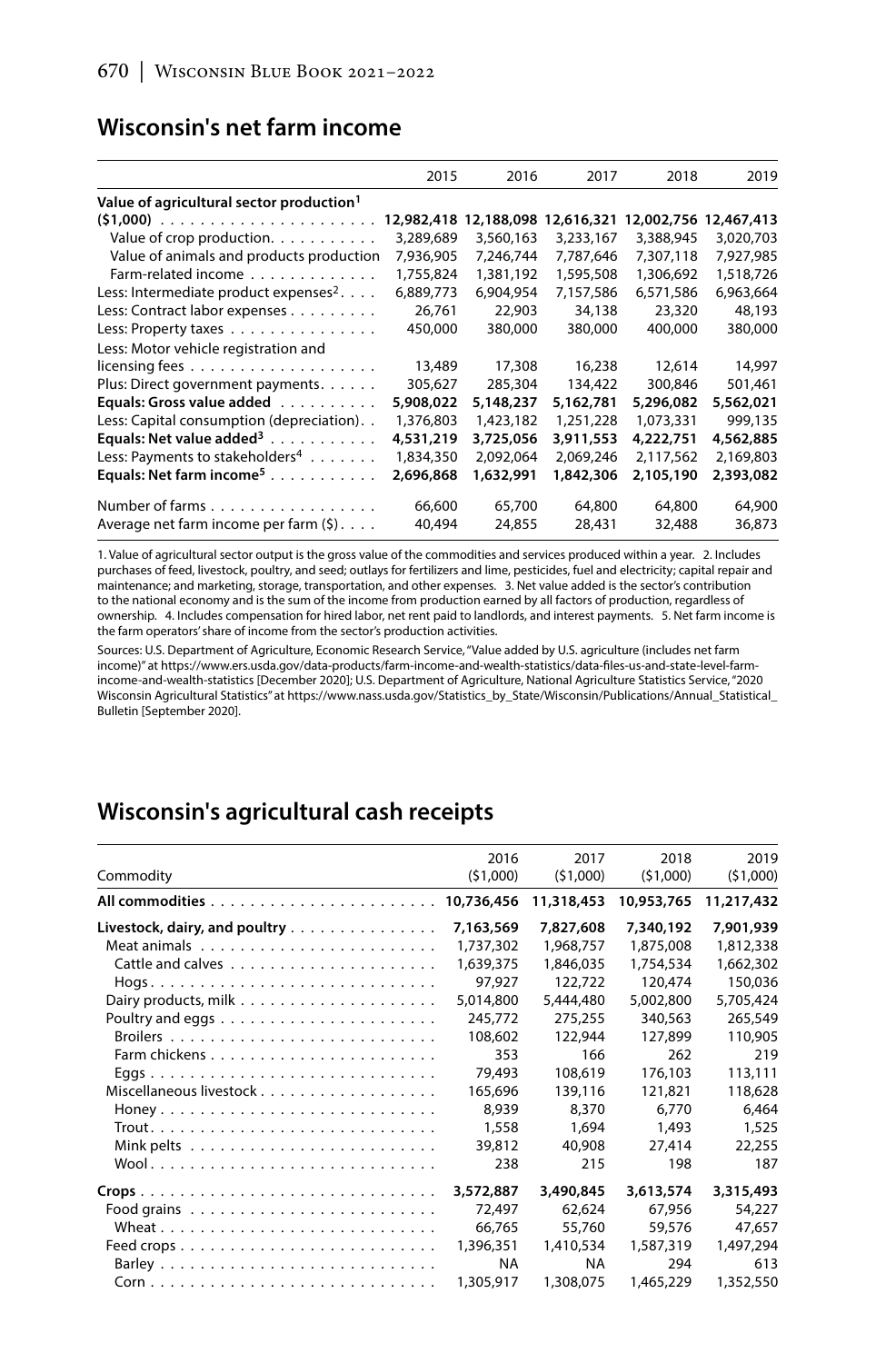

### **Wisconsin's agricultural cash receipts, 2019**

#### **Wisconsin's agricultural cash receipts,** continued

| Commodity                                                                     | 2016<br>(51,000) | 2017<br>(51,000) | 2018<br>(51,000) | 2019<br>(51,000) |
|-------------------------------------------------------------------------------|------------------|------------------|------------------|------------------|
|                                                                               | 84,447           | 95,356           | 112,838          | 133,352          |
|                                                                               | 5,987            | 7,103            | 8.958            | 10,779           |
|                                                                               | 983,902          | 889.951          | 876.156          | 660.933          |
|                                                                               | 983,902          | 889,951          | 876,156          | 660,933          |
| Vegetables and melons                                                         | 449,273          | 462,438          | 432,797          | 456,500          |
|                                                                               | 298,905          | 310,834          | 283.795          | 294.772          |
| Beans, snap. $\ldots \ldots \ldots \ldots \ldots \ldots \ldots \ldots \ldots$ | 45.634           | 40.115           | 47.877           | 42,254           |
|                                                                               | 13,535           | 21,569           | 14,912           | 21,337           |
|                                                                               | 10,588           | 8,820            | 7.092            | 24,096           |
|                                                                               | 48,958           | 44,863           | 40,181           | 33,470           |
|                                                                               | 9,210            | 7,168            | 21,141           | 16,431           |
|                                                                               | 6,254            | 11,023           | 2.791            | 12,869           |
|                                                                               | 13,007           | 14,363           | 11,811           | 11.272           |
|                                                                               | 203,242          | 184,547          | 156,787          | 137,439          |
|                                                                               | 21,819           | 26,297           | <b>NA</b>        | <b>NA</b>        |
|                                                                               | 4.076            | 2.109            | 1,928            | 934              |
|                                                                               | 177.347          | 156,141          | 154,859          | 136,505          |
|                                                                               | 467.622          | 480.751          | 492.559          | 509,100          |
|                                                                               | 7.873            | 6.500            | 7,290            | 8,775            |
|                                                                               | 4,407            | 3,774            | 3,565            | <b>NA</b>        |
|                                                                               | 2,693            | 2,738            | 2,527            | <b>NA</b>        |

Note: Bold figures indicate category totals of the commodities immediately following and indicate categories included in next higher level of aggregation. Category totals may include amounts for specific commodities not listed separately or that are not listed to provide confidentiality to large producers in concentrated industries. Prior year's numbers have been revised to reflect updated source data.

NA–Not available.

Source: U.S. Department of Agriculture, Economic Research Service, "Annual Cash Receipts by Commodity, U.S. and States, 2008–2020F" at https://www.ers.usda.gov/data-products/farm-income-and-wealth-statistics/data-files-us-and-state-levelfarm-income-and-wealth-statistics/.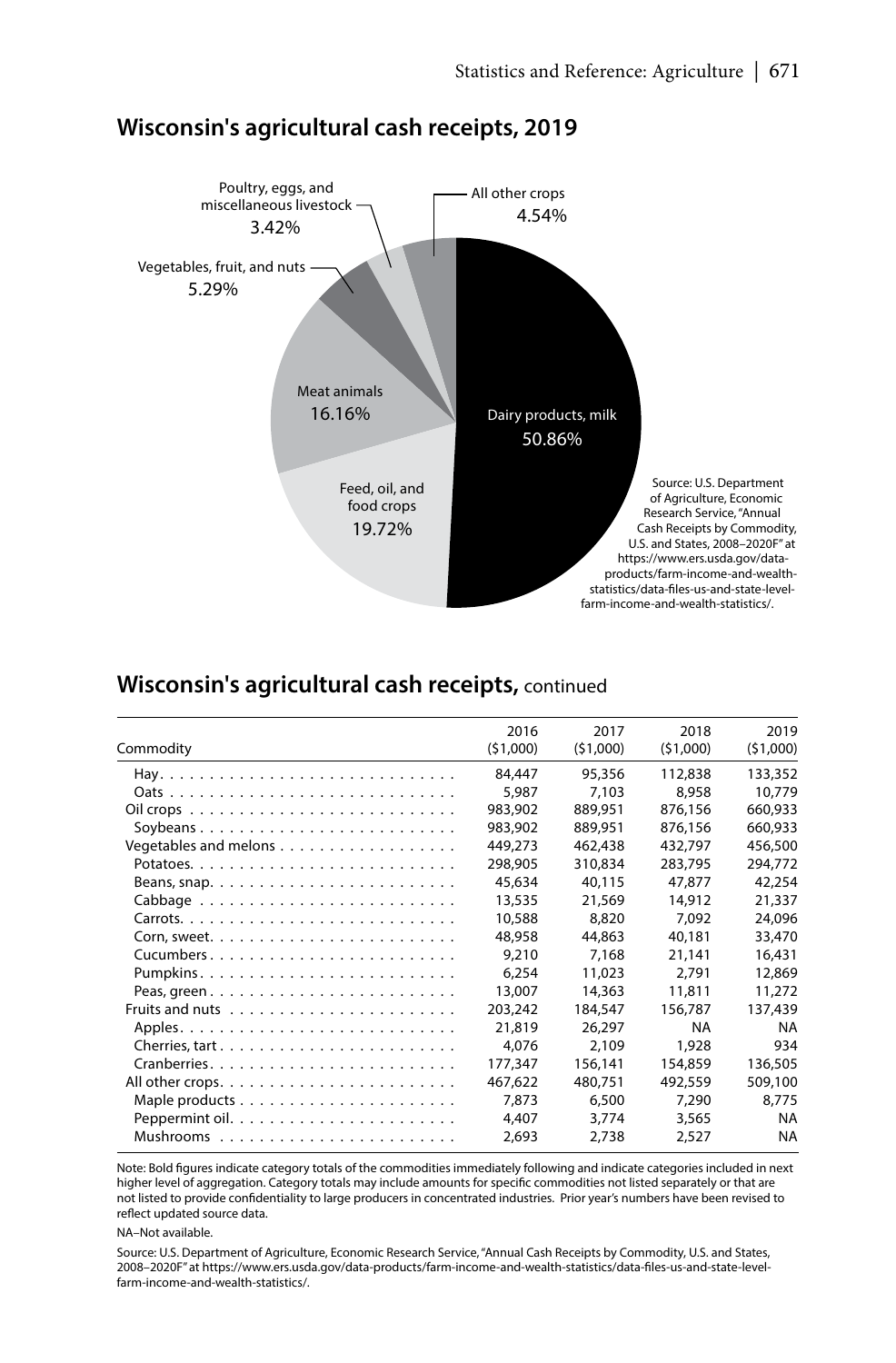#### **Number, size, and value of farms in Wisconsin**

|       |           | Farm land |                     | Value of land and buildings |            |          |  |
|-------|-----------|-----------|---------------------|-----------------------------|------------|----------|--|
|       | Number of | (1,000)   | Avg. farm           | Total                       | Avg. per   | Avg. per |  |
|       | farms     |           | acres) size (acres) | (mil. dol.)                 | farm $(5)$ | accre(5) |  |
| 1935. | 200,000   | 23,500    | 117                 | 1                           | 6          | 53       |  |
| 1940. | 187,000   | 22,900    | 123                 | 1                           | 6          | 52       |  |
| 1945. | 178,000   | 23,600    | 133                 | 1                           | 8          | 61       |  |
| 1950. | 174,000   | 23,600    | 136                 | $\overline{2}$              | 12         | 89       |  |
|       | 155,000   | 23,200    | 150                 | $\overline{2}$              | 15         | 101      |  |
| 1960. | 138,000   | 22,200    | 161                 | 3                           | 21         | 133      |  |
| 1965. | 124,000   | 21,400    | 173                 | 3                           | 27         | 155      |  |
| 1970. | 110,000   | 20,100    | 183                 | 5                           | 42         | 232      |  |
| 1975. | 100,000   | 19,300    | 193                 | 8                           | 84         | 434      |  |
| 1980. | 93,000    | 18,600    | 200                 | 19                          | 201        | 1.004    |  |
| 1985. | 83,000    | 17,900    | 216                 | 17                          | 204        | 944      |  |
|       | 80,000    | 17,600    | 220                 | 14                          | 176        | 801      |  |
|       | 80.000    | 16,800    | 210                 | 17                          | 218        | 1.040    |  |
|       | 79,000    | 16,600    | 210                 | 19                          | 237        | 1,130    |  |
|       | 79,000    | 16,500    | 209                 | 19                          | 244        | 1,170    |  |
|       | 78,000    | 16,300    | 209                 | 20                          | 259        | 1,240    |  |
|       | 78,000    | 16,200    | 208                 | 23                          | 301        | 1,450    |  |
|       | 77,500    | 16,000    | 206                 | 27                          | 351        | 1,700    |  |
|       | 77,000    | 15,800    | 205                 | 31                          | 400        | 1,950    |  |
|       | 77.000    | 15,700    | 204                 | 34                          | 438        | 2.150    |  |
|       | 76,500    | 15,600    | 204                 | 36                          | 469        | 2,300    |  |
|       | 76,500    | 15,500    | 203                 | 39                          | 507        | 2,500    |  |
|       | 76,500    | 15,400    | 201                 | 44                          | 574        | 2,850    |  |
|       | 76,000    | 15,300    | 201                 | 49                          | 644        | 3,200    |  |
|       | 78,500    | 15,200    | 194                 | 58                          | 736        | 3,800    |  |
|       | 78,000    | 15,200    | 195                 | 59                          | 750        | 3,850    |  |
|       | 78,000    | 15,200    | 195                 | 57                          | 731        | 3,750    |  |
|       | 73,200    | 14,700    | 201                 | 54                          | 733        | 3,650    |  |
|       | 71,200    | 14,600    | 205                 | 57                          | 796        | 3,880    |  |
| 2012. | 69.800    | 14,600    | 209                 | 60                          | 860        | 4.110    |  |
| 2013. | 69,800    | 14,600    | 209                 | 60                          | 858        | 4,100    |  |
| 2014. | 67,500    | 14,500    | 215                 | 64                          | 945        | 4,400    |  |
| 2015. | 66,600    | 14,400    | 216                 | 66                          | 984        | 4,550    |  |
| 2016. | 65,700    | 14,400    | 219                 | 65                          | 991        | 4,520    |  |
| 2017. | 64.800    | 14,300    | 221                 | 70                          | 1.075      | 4,870    |  |
| 2018. | 64,800    | 14,300    | 221                 | 70                          | 1,081      | 4,900    |  |
| 2019. | 64,900    | 14,300    | 220                 | 71                          | 1,091      | 4,950    |  |

Notes: "Farm" is currently defined as a place that sells, or would normally sell, at least \$1,000 of agricultural products during the year. The actual number of farms in Wisconsin peaked at 199,877 in 1935.

Source: U.S. Department of Agriculture, National Agricultural Statistics Service, "2020 Wisconsin Agricultural Statistics" and prior editions at https://www.nass.usda.gov/Statistics\_by\_State/Wisconsin/Publications/Annual\_Statistical\_Bulletin [September 2020].

# **Nonirrigated cropland cash rents**

| County           | acre) | 2016 (\$/ 2020 (\$/ | acre) % change | County                                     | 2016 (\$/ 2020 (\$/ | acre) acre) % change |
|------------------|-------|---------------------|----------------|--------------------------------------------|---------------------|----------------------|
| Adams 74.00      |       | 91.50               | 23.6           | Buffalo 121.00 122.00                      |                     | 0.8                  |
| Ashland. 18.00   |       | 32.50               | 80.6           | Burnett 44.00                              | 67.00               | 52.3                 |
| Barron. 72.00    |       | 89.00               | 23.6           | Calumet 155.00                             | 177.00              | 14.2                 |
| Bayfield $25.00$ |       | 23.50               | $-6.0$         | Chippewa $\ldots \ldots$ 95.00             | 98.00               | 3.2                  |
|                  |       |                     |                | Brown 181.00 183.00 1.1 Clark 87.00 110.00 |                     | 26.4                 |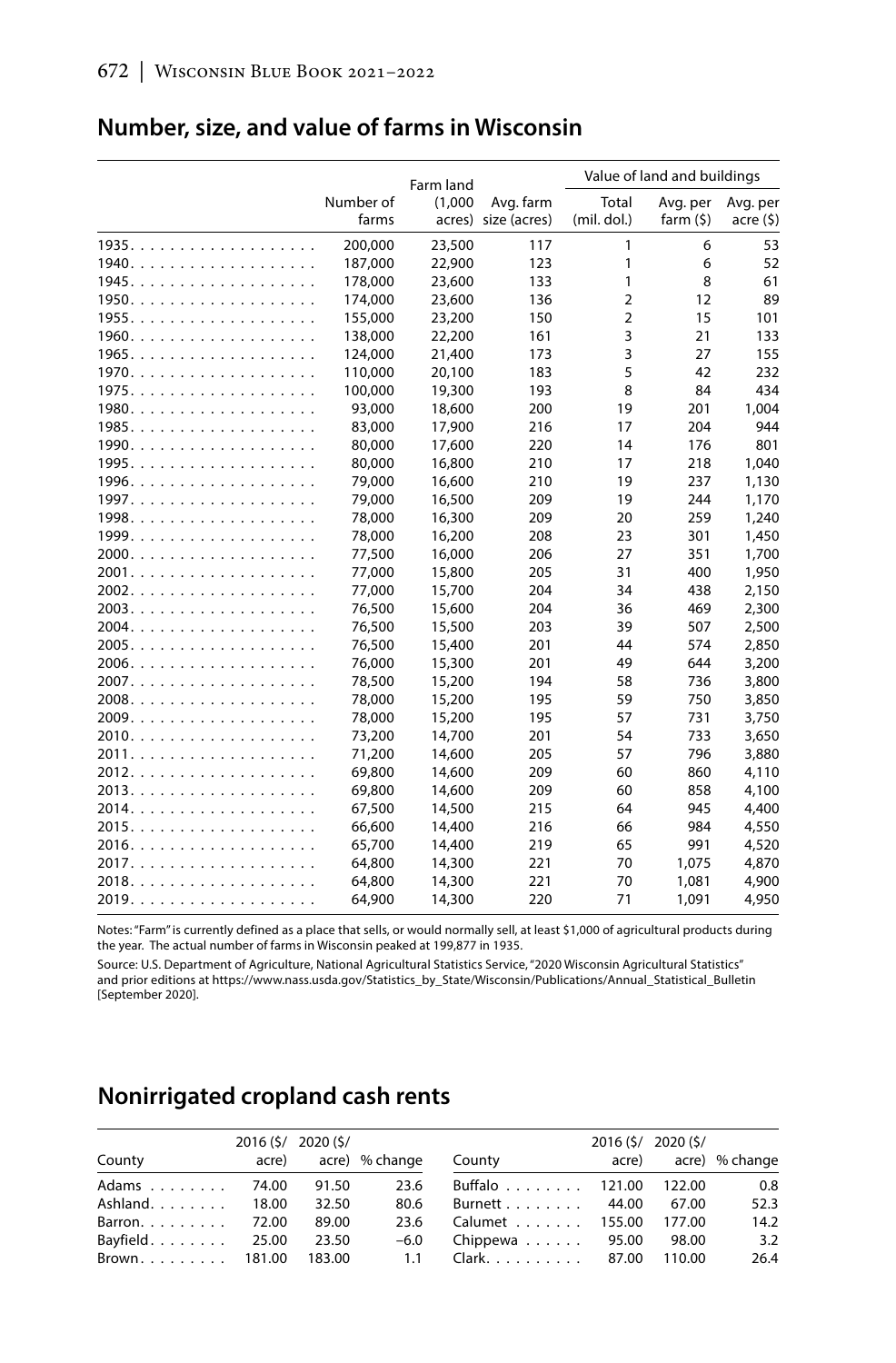|                             |           | 2016 (\$/ 2020 (\$/ |                |                                       |           | 2016 (\$/ 2020 (\$/ |                |
|-----------------------------|-----------|---------------------|----------------|---------------------------------------|-----------|---------------------|----------------|
| County                      | acre)     |                     | acre) % change | County                                | acre)     |                     | acre) % change |
| Columbia.                   | 179.00    | 176.00              | $-1.7$         | $Oconto$                              | 110.00    | 118.00              | 7.3            |
| Crawford                    | 124.00    | 129.00              | 4.0            | Oneida                                | <b>NA</b> | <b>NA</b>           | <b>NA</b>      |
| Dane                        | 172.00    | 182.00              | 5.8            | Outagamie.                            | 108.00    | 142.00              | 31.5           |
| Dodge $\ldots$              | 176.00    | 173.00              | $-1.7$         | Ozaukee                               | <b>NA</b> | <b>NA</b>           | <b>NA</b>      |
| Door. $\ldots$              | 81.00     | 107.00              | 32.1           | Pepin $\ldots$                        | 130.00    | 135.00              | 3.8            |
| Douglas. $\ldots$ .         | 15.00     | 22.00               | 46.7           | Pierce $\ldots$ , $\ldots$ , $\ldots$ | 135.00    | 142.00              | 5.2            |
| $Dunn \dots \dots \dots$    | 99.50     | 101.00              | 1.5            | $Polk$                                | 73.50     | 86.50               | 17.7           |
| Eau Claire.                 | 86.00     | 88.00               | 2.3            | Portage                               | 52.00     | 62.50               | 20.2           |
| Florence                    | <b>NA</b> | <b>NA</b>           | <b>NA</b>      | Price.                                | 28.00     | 34.50               | 23.2           |
| Fond du Lac                 | 156.00    | 156.00              | 0.0            | Racine.                               | 133.00    | 134.00              | 0.8            |
| Forest                      | <b>NA</b> | <b>NA</b>           | <b>NA</b>      | Richland                              | 103.00    | 116.00              | 12.6           |
| Grant $\ldots$              | 192.00    | 209.00              | 8.9            | Rock.                                 | 182.00    | 195.00              | 7.1            |
| Green $\dots$               | 169.00    | 198.00              | 17.2           | Rusk                                  | 66.00     | 65.50               | $-0.8$         |
| Green Lake.                 | 143.00    | 160.00              | 11.9           | St. Croix. $\ldots$ .                 | 103.00    | 108.00              | 4.9            |
| lowa                        | 199.00    | 175.00              | $-12.1$        | Sauk.                                 | 125.00    | 129.00              | 3.2            |
| Iron $\ldots \ldots \ldots$ | <b>NA</b> | <b>NA</b>           | <b>NA</b>      | Sawyer $\ldots$                       | 35.00     | 44.00               | 25.7           |
| Jackson                     | 99.50     | 127.00              | 27.6           | Shawano                               | 97.00     | 108.00              | 11.3           |
| Jefferson                   | 156.00    | 176.00              | 12.8           | Sheboygan. $\ldots$ .                 | 107.00    | 117.00              | 9.3            |
| Juneau                      | 91.50     | 91.50               | 0.0            | Taylor                                | 83.00     | 85.00               | 2.4            |
| Kenosha                     | 152.00    | 164.00              | 7.9            | Trempealeau                           | 130.00    | 99.00               | $-23.8$        |
| Kewaunee                    | 144.00    | 183.00              | 27.1           | Vernon $\ldots$ , $\ldots$            | 129.00    | 134.00              | 3.9            |
| La Crosse                   | 132.00    | 139.00              | 5.3            | Vilas                                 | <b>NA</b> | <b>NA</b>           | <b>NA</b>      |
| Lafavette                   | 227.00    | 217.00              | $-4.4$         | Walworth.                             | 190.00    | 181.00              | $-4.7$         |
| Langlade $\ldots$           | 82.00     | 92.50               | 12.8           | Washburn                              | 56.00     | 57.00               | 1.8            |
| Lincoln                     | 44.00     | 57.50               | 30.7           | Washington                            | 120.00    | 119.00              | $-0.8$         |
| Manitowoc.                  | 159.00    | 166.00              | 4.4            | Waukesha                              | 114.00    | 136.00              | 19.3           |
| Marathon.                   | 79.50     | 90.50               | 13.8           | Waupaca                               | 87.00     | 89.50               | 2.9            |
| Marinette.                  | 96.00     | 92.00               | $-4.2$         | Waushara.                             | 56.00     | 63.50               | 13.4           |
| Marquette                   | 53.00     | 71.50               | 34.9           | Winnebago                             | 98.00     | 96.50               | $-1.5$         |
| Menominee                   | <b>NA</b> | <b>NA</b>           | <b>NA</b>      | $Wood \ldots \ldots$                  | 65.00     | 82.50               | 26.9           |
| Milwaukee                   | <b>NA</b> | <b>NA</b>           | <b>NA</b>      | Total.                                | 131.00    | 138.00              | 5.3            |
| Monroe                      | 132.00    | 124.00              | $-6.1$         |                                       |           |                     |                |

## **Nonirrigated cropland cash rents,** continued

NA–Not available. Data withheld to avoid disclosing details of individual operators.

Source: U.S. Department of Agriculture, National Agriculture Statistics Service, "2020 Wisconsin Agricultural Statistics" and prior editions at https://www.nass.usda.gov/Statistics\_by\_State/Wisconsin/Publications/Annual\_Statistical\_Bulletin [September 2020].

# **Wisconsin agricultural land sales**

|                     |        |      | Total agricultural land sales <sup>2</sup> |       | Land continuing in                            |       | Agricultural land                                   |           |
|---------------------|--------|------|--------------------------------------------|-------|-----------------------------------------------|-------|-----------------------------------------------------|-----------|
|                     | Number |      | Avg. cost per<br>accre(5)                  |       | agricultural use,<br>avg. cost per acre $(5)$ |       | diverted to other uses.<br>avg. cost per acre $(5)$ |           |
| County <sup>1</sup> | 2018   | 2019 | 2018                                       | 2019  | 2018                                          | 2019  | 2018                                                | 2019      |
| Adams               | 10     | 3    | 5.746                                      | 3.120 | 3,871                                         | 3.214 | 11,251                                              | 2.557     |
| Ashland.            | 3      | 4    | 1,542                                      | 1,289 | 1,542                                         | 1,289 | <b>NA</b>                                           | NA        |
| Barron. $\ldots$    | 27     | 24   | 2.503                                      | 2.836 | 2.502                                         | 2.836 | 2,600                                               | NA        |
| Bayfield.           | 9      | 4    | 1,458                                      | 1.131 | 1.458                                         | 1,131 | <b>NA</b>                                           | NA        |
| Brown.              | 21     | 14   | 13.087                                     | 9.996 | 11,441                                        | 9.996 | 24.261                                              | NA        |
| Buffalo             | 11     | 3    | 4.317                                      | 3.951 | 4,319                                         | 3.951 | 4.250                                               | NA        |
| Burnett             | 6      | 6    | 1.741                                      | 1,870 | 1.779                                         | 1,870 | 1.427                                               | NA        |
| Calumet             | 14     | 16   | 10.707                                     | 9.558 | 10.631                                        | 9,558 | 14,308                                              | <b>NA</b> |
| Chippewa            | 26     | 24   | 3.052                                      | 3,886 | 3.066                                         | 3,840 | 2.303                                               | 5.050     |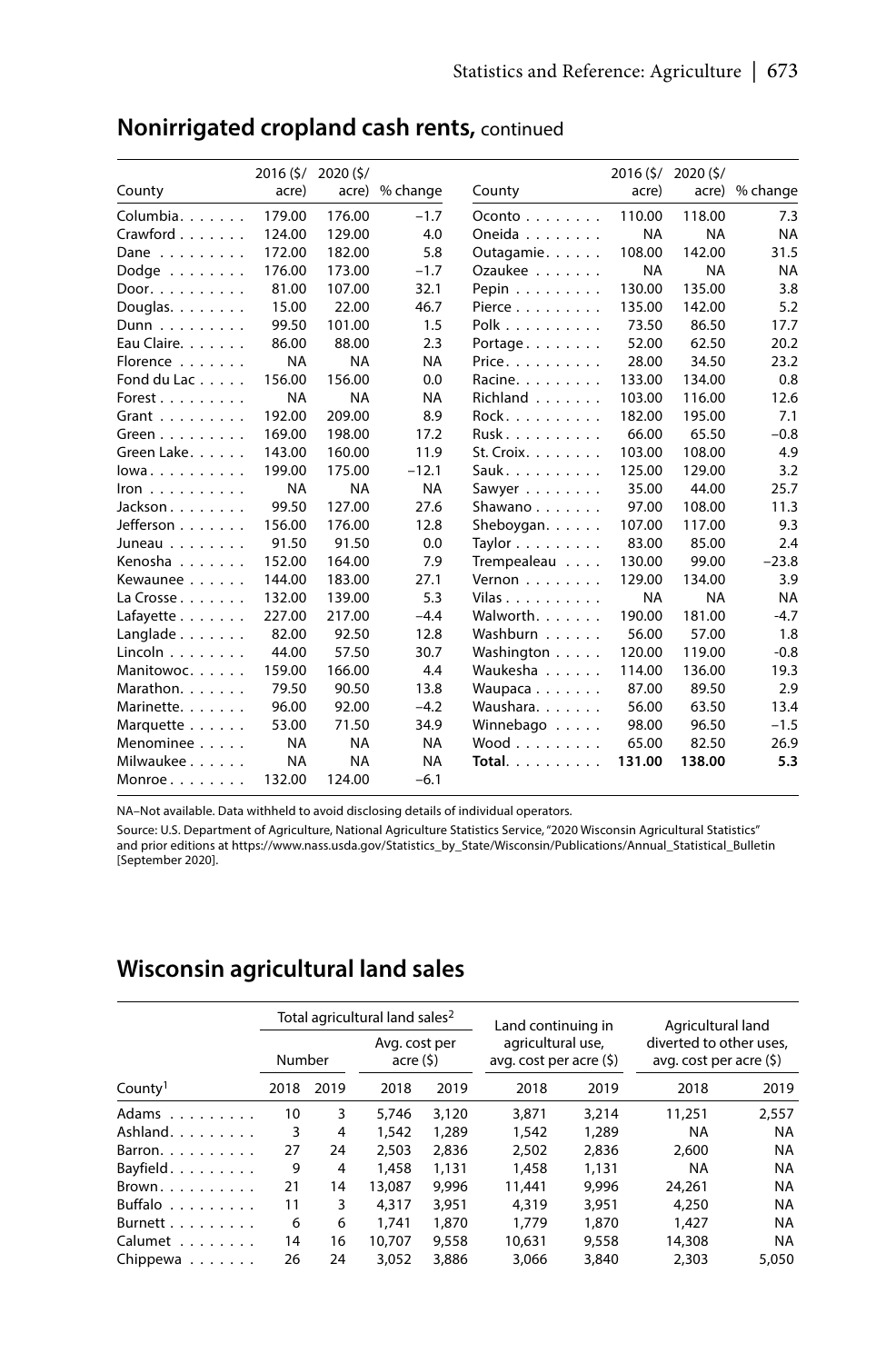# **Wisconsin agricultural land sales,** continued

|                                    |                |                | Total agricultural land sales <sup>2</sup> |        | Land continuing in       |        | Agricultural land        |           |  |
|------------------------------------|----------------|----------------|--------------------------------------------|--------|--------------------------|--------|--------------------------|-----------|--|
|                                    |                |                | Avg. cost per                              |        | agricultural use,        |        | diverted to other uses,  |           |  |
|                                    | Number         |                | acre (\$)                                  |        | avg. cost per acre $(5)$ |        | avg. cost per acre $(5)$ |           |  |
| County <sup>1</sup>                | 2018           | 2019           | 2018                                       | 2019   | 2018                     | 2019   | 2018                     | 2019      |  |
| Clark.                             | 25             | 18             | 4,596                                      | 3,939  | 4,619                    | 3,939  | 2,100                    | <b>NA</b> |  |
| Columbia.                          | 13             | 12             | 7,218                                      | 6,926  | 7,218                    | 7,014  | NA                       | 4,200     |  |
| Crawford                           | 15             | 8              | 3,525                                      | 3,724  | 3,529                    | 3,724  | 3,452                    | <b>NA</b> |  |
| Dane $\ldots$                      | 39             | 29             | 11,144                                     | 11,538 | 8,912                    | 11,513 | 21,004                   | 14,000    |  |
| Dodge $\dots\dots\dots$            | 21             | 19             | 7,573                                      | 6,474  | 7,091                    | 6,474  | 23,000                   | <b>NA</b> |  |
| Door.                              | 6              | 7              | 4,145                                      | 4,036  | 4,145                    | 4,248  | <b>NA</b>                | 1,000     |  |
| Douglas. $\ldots$                  | $\overline{2}$ | 5              | 1,219                                      | 1,116  | 1,219                    | 1,116  | <b>NA</b>                | ΝA        |  |
| $Dunn \dots \dots \dots$           | 28             | 36             | 3,981                                      | 3,368  | 3,985                    | 3,368  | 3,125                    | ΝA        |  |
| Eau Claire.                        | 16             | 23             | 4,174                                      | 4,619  | 4,176                    | 4,619  | 4,079                    | NA        |  |
| Florence                           | $\overline{2}$ | ΝA             | 1,914                                      | NA     | 1,914                    | ΝA     | <b>NA</b>                | <b>NA</b> |  |
| Fond du Lac                        | 22             | 30             | 6,512                                      | 6,421  | 6,512                    | 6,420  | <b>NA</b>                | 6,600     |  |
| Forest                             | ΝA             | 3              | ΝA                                         | 1,619  | ΝA                       | 1,619  | NA                       | ΝA        |  |
| Grant $\ldots$                     | 41             | 31             | 6,922                                      | 5,563  | 6,922                    | 5,563  | <b>NA</b>                | <b>NA</b> |  |
| Green $\dots$                      | 13             | 18             | 6,098                                      | 5,545  | 6,095                    | 5,545  | 6,200                    | NA        |  |
| Green Lake.                        | 11             | 6              | 7,865                                      | 9,082  | 7,865                    | 9,082  | ΝA                       | ΝA        |  |
| lowa                               | 31             | 22             | 5,270                                      | 6,180  | 5,270                    | 6,180  | NA                       | ΝA        |  |
| Jackson.                           | 10             | 13             | 3,946                                      | 3,487  | 3,946                    | 3,487  | <b>NA</b>                | ΝA        |  |
| Jefferson                          | 14             | 14             | 7,127                                      | 6,686  | 7,204                    | 6,686  | 6,093                    | ΝA        |  |
| Juneau                             | 8              | 6              | 3,841                                      | 2,553  | 3,527                    | 2,553  | 4.841                    | NA        |  |
| Kenosha                            | 11             | 7              | 15,189                                     | 10,977 | 11,250                   | 10,977 | 24,828                   | ΝA        |  |
| Kewaunee                           | 5              | 8              | 6,677                                      | 5,636  | 6,677                    | 5,636  | ΝA                       | ΝA        |  |
| La Crosse                          | 16             | 12             | 4,653                                      | 5,343  | 4,675                    | 5,343  | 4,113                    | NA        |  |
| Lafayette                          | 18             | 20             | 6,943                                      | 7,469  | 6,953                    | 7,469  | 5,800                    | ΝA        |  |
| Langlade                           | 6              | 7              | 3,936                                      | 4,504  | 3,936                    | 4,504  | <b>NA</b>                | <b>NA</b> |  |
| Lincoln                            | 9              | 7              | 2,133                                      | 2,326  | 2,142                    | 2,326  | 1,954                    | NA        |  |
| Manitowoc.                         | 34             | 16             | 8,156                                      | 6,875  | 8,156                    | 6,743  | <b>NA</b>                | 7,500     |  |
| Marathon.                          | 44             | 49             | 3,897                                      | 3,917  | 3,873                    | 3,922  | 3,996                    | 1,500     |  |
| Marinette.                         | 8              | 7              | 4,472                                      | 2,615  | 4,503                    | 2,615  | 3,000                    | NA        |  |
| Marquette                          | 9              | 8              | 3,406                                      | 3,722  | 3,406                    | 3,722  | NA                       | <b>NA</b> |  |
| Milwaukee                          | $\overline{2}$ | <b>NA</b>      | 15,829                                     | NA     | ΝA                       | ΝA     | 15,829                   | NA        |  |
| $Monroe \ldots$                    | 23             | 17             | 5,692                                      | 3,765  | 3,634                    | 3,765  | 11,836                   | NA        |  |
| $O$ conto $\ldots$                 | 8              | 6              | 5,714                                      | 3,167  | 6,110                    | 3,167  | 4,598                    | <b>NA</b> |  |
| Outagamie.                         | 16             | 13             | 8,191                                      | 7,288  | 7,888                    | 7,319  | 15,931                   | 6,000     |  |
| Ozaukee                            | 11             | 4              | 7,794                                      | 5,489  | 7,705                    | 5,489  | 16,000                   | ΝA        |  |
| Pepin                              | 10             | 6              | 3,960                                      | 4,332  | 3,960                    | 4,332  | NA                       | NA        |  |
| Pierce                             | 16             | 10             | 5,139                                      | 4,734  | 5,175                    | 4,734  | 3,247                    | NA        |  |
| Polk                               | 27             | 19             | 3,597                                      | 3,239  | 3,618                    | 3,206  | 2,033                    | 3,600     |  |
| Portage                            | 22             | 9              | 3,902                                      | 4,370  | 3,917                    | 4,370  | 3,832                    | ΝA        |  |
| Price. $\ldots$ .                  | 3              | NA             | 1,322                                      | NA     | 1,322                    | ΝA     | <b>NA</b>                | NA        |  |
| Racine.                            | 18             | 10             | 12,282                                     | 8,803  | 7,468                    | 8,803  | 21,866                   | NA        |  |
| Richland                           | 20             | 10             | 3,377                                      | 4,291  | 3,395                    | 4,291  | 2,150                    | ΝA        |  |
| Rock.                              | 16             | 17             | 7,875                                      | 7,457  | 7,109                    | 7,457  | 24,772                   | <b>NA</b> |  |
| Rusk                               | 6              | 11             | 1,956                                      | 2,021  | 1,972                    | 2,041  | 1,795                    | 1,314     |  |
| $St.$ Croix $\ldots \ldots \ldots$ | 35             | 16             | 4,818                                      | 4,255  | 4,524                    | 4,255  | 7,253                    | ΝA        |  |
| Sauk.                              | 30             | 19             | 5,398                                      | 5,225  | 4,480                    | 5,225  | 24,786                   | NA        |  |
| Sawyer                             | 3              | $\overline{2}$ | 1,839                                      | 1,380  | 1,839                    | 1,380  | <b>NA</b>                | NA        |  |
| Shawano                            | 23             | 13             | 5,965                                      | 5,193  | 5,971                    | 5,193  | 5,000                    | ΝA        |  |
| Sheboygan.                         | 18             | 19             | 6,018                                      | 6,267  | 6,018                    | 6,267  | <b>NA</b>                | <b>NA</b> |  |
| Taylor                             | 15             | 19             | 2,100                                      | 2,925  | 2,095                    | 2,925  | 2,233                    | NA        |  |
| Trempealeau                        | 15             | 16             | 3,446                                      | 3,570  | 3,393                    | 3,570  | 3,854                    | <b>NA</b> |  |
| Vernon $\ldots$                    | 27             | 27             | 4,258                                      | 3,997  | 4,274                    | 3,969  | 3,300                    | 4,600     |  |
| Walworth.                          | 16             | 25             | 7,990                                      | 7,872  | 7,990                    | 7,788  | <b>NA</b>                | 9,155     |  |
| Washburn                           | 7              | 6              | 1,864                                      | 1,783  | 1,864                    | 1,783  | <b>NA</b>                | <b>NA</b> |  |
| Washington                         | 14             | 9              | 9,194                                      | 8,069  | 9,194                    | 8,069  | <b>NA</b>                | NA        |  |